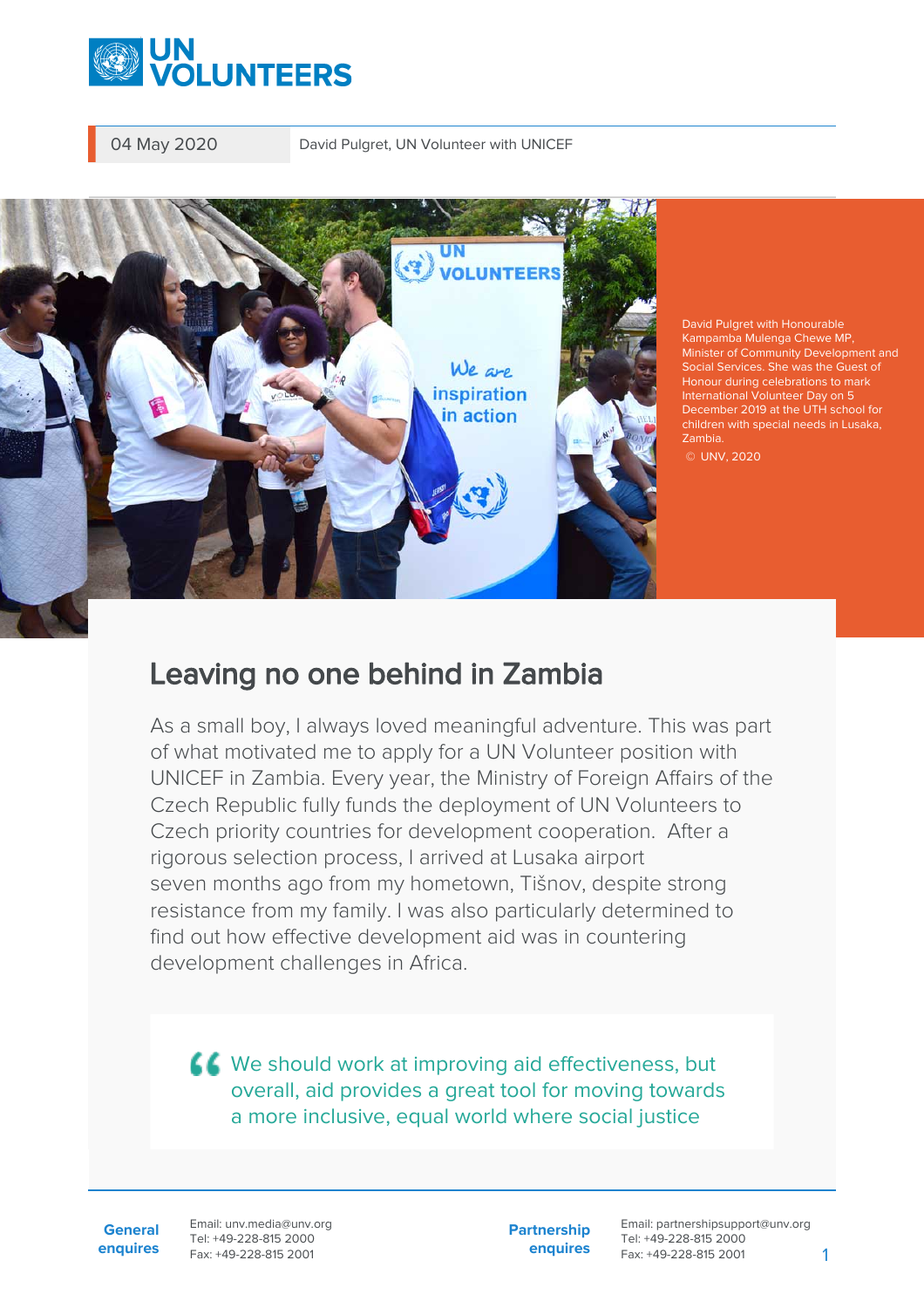

## prevails. --UN Volunteer with UNICEF, Zambia "

Although primarily based in the capital city, Lusaka, my UN Volunteer work occasionally took me out into the rural countryside, and this has really been an eye opener! On one of these trips into the countryside early in the year with my two Zambian colleagues, we followed our local guide, a representative of the local authority, to Janeiro school in Luangwa district.

UNICEF, with the support of USAID, had been implementing a project on education support for vulnerable children in the school. In the project, local community members volunteer to help identify most vulnerable households and children from these households become beneficiaries of school fees, books and uniforms.

I was the centre of attention for most of the children due to my skin colour. We played together briefly with a ball made by local materials before settling in the headteacher´s office. I noticed that the office didn't have electricity and the head teacher uses day light from the open windows for visibility. Due to recent droughts, there has been a real challenge with hydropower across most locations in Zambia, resulting in regular power blackouts.

As I began my interaction with the children to learn more about the project impact, I got recurrent stories about long distances to school (some children walking up to 10 km to get there), lack of food and water, child labour after or before school and early pregnancies, among a myriad of challenges.

On the flipside, I also experienced rich smiles, warmth, gratitude and happiness from the children. Although I felt too overwhelmed to really solve their problems, I took time to motivate them with inspirational quotes of never giving up and reaching for the skies. Curiously, they listened to me keenly and applauded regularly. We then moved to a neighbouring village to meet other children not able to attend school.

In many rural Zambian communities, people still believe that disability is a punishment from God or witchcraft. Some children with disabilities spend their whole life locked in their rooms, because their parents feel ashamed to bring them out into the communities.

One such child with a disability was Michael. He crawled by hand from their family house, his legs pulled behind him. When he saw me, he started screaming, then I tried to calm him down. I learnt that he had lived with his parents and two siblings in their small clay house since childhood.

**Partnership enquires**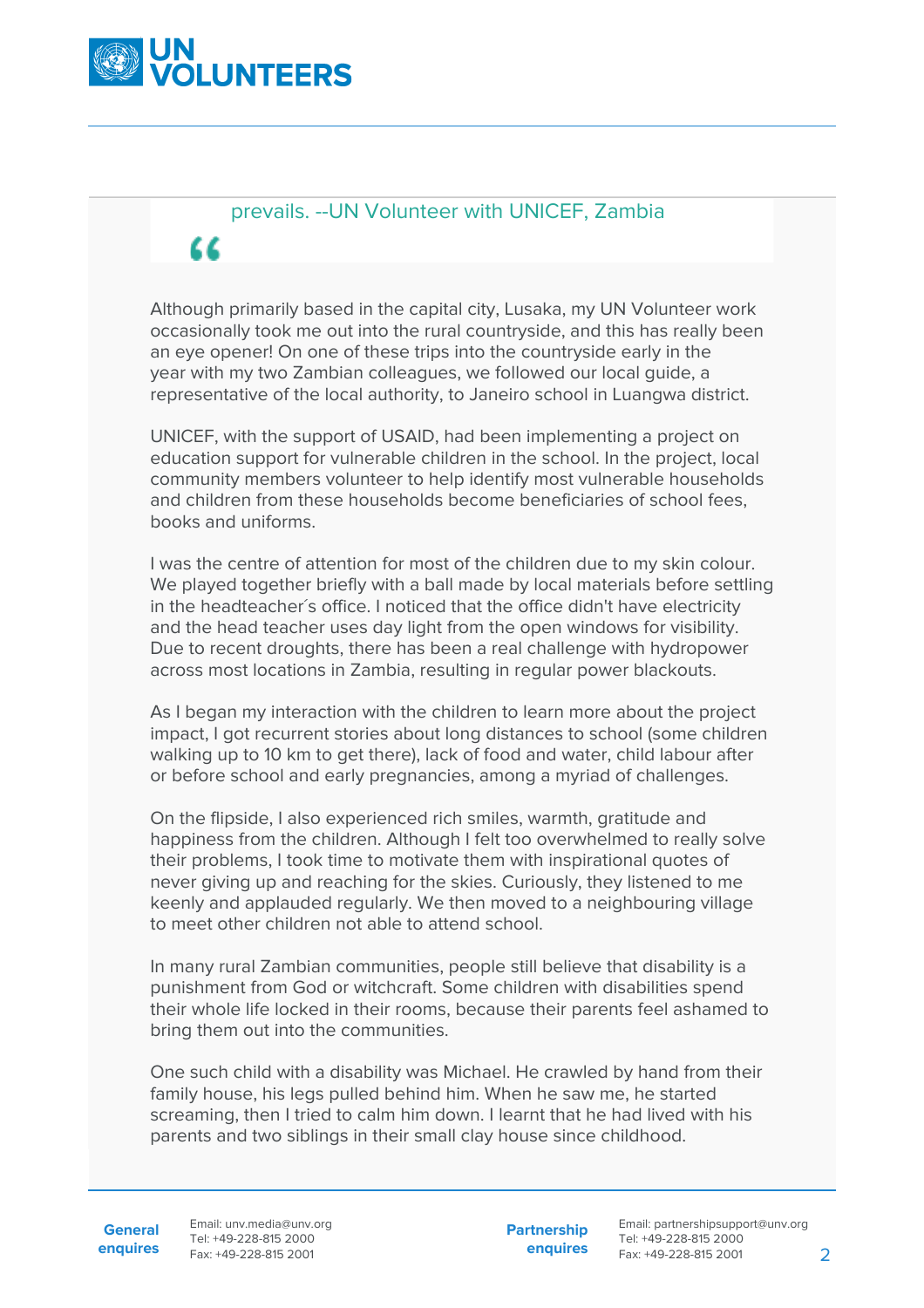

His disability was the result of polio, which left him paralysed.

Despite living only two kilometres from the UNICEF-supported Janeiro school, Michael was not able to attend the school due to lack of supportive transportation equipment. We identified his case as one of the key items to work on in the next project phase. When we were leaving, he was quite excited by the thought of possibly attending school. I left with sadness, wishing there could be more I could do to help Michael's situation.

On the way back, I couldn't help but ponder on the bigger picture of things. In Zambia for example, we can find several similar stories as Michael's.

For sure, I was happy UNICEF accepted my proposal for education support to disabled children such as Michael, but what about the many more that remain unreached? I reflect on the lives of Michael's agemates in my country, the Czech Republic, and realize a lot more needs to be done to achieve an equal, inclusive world, particularly during the ongoing COVID-19 pandemic.

When we got back on tarmac road, I drafted a message to my family titled -'I survived'. I logged onto Facebook to send them the message and came across anti-aid discussions on my Facebook wall. I just couldn't help expressing my opinions.

If If people who have no hope, such as Michael, can get an opportunity to attend school and hopefully escape poverty due to aid, I am convinced that we should strive to leave no one behind when analysing the impact of aid in the developing world. Yes, we should work at improving aid effectiveness, but overall, aid provides a great tool for moving towards a more inclusive, equal world where social justice prevails.

**General enquires** Email: unv.media@unv.org Tel: +49-228-815 2000 Fax: +49-228-815 2001

**Partnership enquires** Email: partnershipsupport@unv.org Tel: +49-228-815 2000 Fax: +49-228-815 2001 3